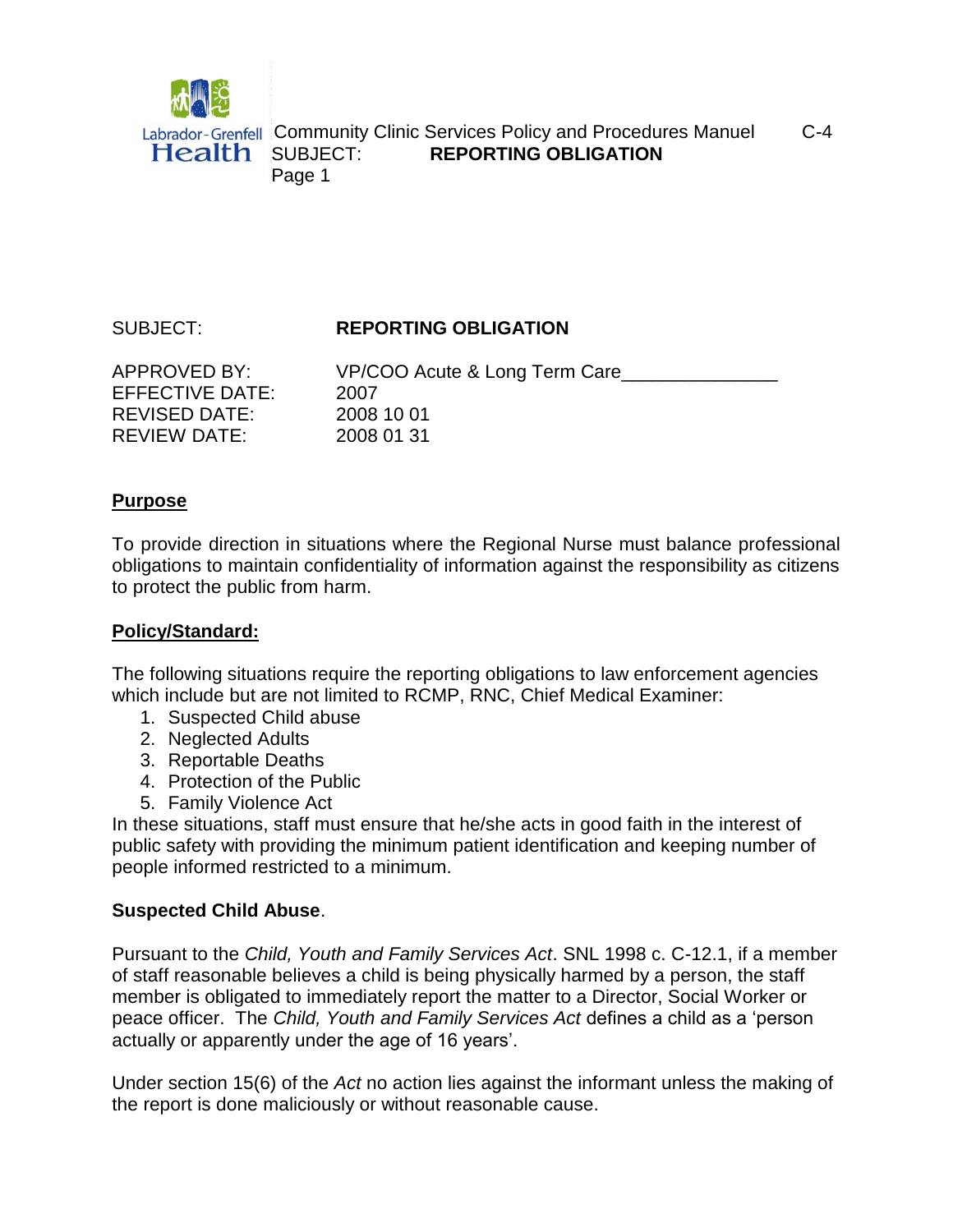

### **Neglected Adults**

*Under Neglected Adults Welfare Act,* Section 4(1) 'where a person has information which leads them to believe that an adult is a neglected adult, that person shall give the information, together with the name and address of the adult, to the director or to a social worker who shall report the matter to the director.'

"*neglected adult" means an adult*

*(a) who is incapable of caring properly for himself or herself because o physical or mental infirmity,*

*(b) who is not suitable to be in a treatment facility under the Mental Health Act,*

*(c) who is not receiving proper care and attention, and*

*(d) who refuses, delays or is unable to make provision for proper care and attention for himself or herself.*

- The most stringent requirement is that it must be established that the victim is 'incapable of caring properly for himself or herself because of physical or mental infirmity.'
- It should be noted that section 4(2) of the *Act* provides that the disclosure requirement applies notwithstanding that the information is confidential or privileged, and that no action lies against the informant unless the giving of the information is done maliciously or without reasonable cause.

#### **Reportable Deaths**

Staff must report, to the medical examiner or delegate of the medical examiner (i.e., police investigator), any deaths occurring in a facility that meet the criteria outlined in Section 6, 7 and 8 of the Fatalities Investigation Act. (In reportable death situations, staff must secure all client/patient/resident property for transfer to the custody of the medical examiner or delegate or the medical examiner.)

#### **Protection of the Public**

The duty to report and disclose client/patient/resident information without client/patient/resident consent is justified in situations that present:

- a clear risk to an identifiable person or group of persons;
- a risk of serious bodily harm or death and
- the danger is imminent.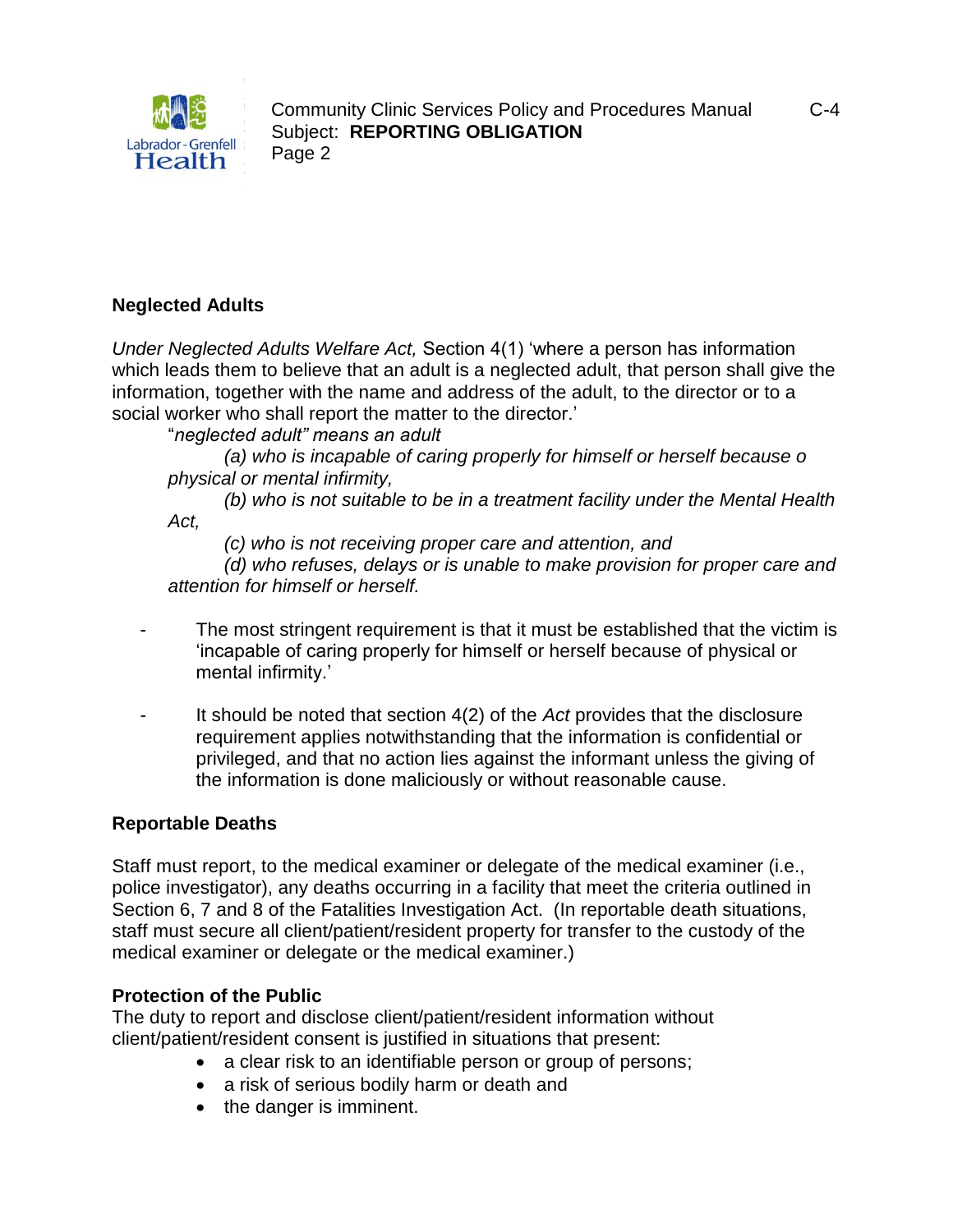

Staff must consider each individual situation and decide when a situation meets the criteria for disclosure. Some situations that **MAY** justify disclosure without client/patient/resident consent include the following examples:

- (a) When a gunshot, stabbing or other suspicious injury presents a situation that poses risk of imminent harm to self or others. There is no legal duty to report gunshot or stab wounds but staff must consider the circumstances of the injury. If an imminent threat of harm to self or others exists, a duty to report exists.
- (b) When the discharge of a client/patient/resident presents reasonable and probable evidence that the client/patient/resident and/or another person(s) are in imminent danger of harm as a result of the client/patient/resident discharge (i.e., verbal threat of harm, incompetent patient elopement);
- (c) When the client/patient/resident discharge displays behavior typical of drug/alcohol intoxication and the client/patient/resident is intending to operate a vehicle at this time;
- (d) When there is an unidentified client/patient/resident and the next of kin or substitute decision-maker is not known/identifiable;
- (e) When the facility has items (i.e., guns, drugs, stolen goods) secured from the client/patient/resident that are illegal or pose a risk to the public. In this situation, the duty to report requires disclosing the item but not the client/patient/resident's name, unless the police presents a search warrant for such information;
- (f) When disclosure is required to identify the next of kin for incapable client/patient/resident;
- (g) When police assistance with a violent client/patient/resident is required.

# **Family Violence Protection Act**

*Family Violence Protection Act,* SNL 2005 c.F-3.1. This act does not specifically address the ability of a health care worker to report incidents of family violence, but leaves discretion for regulations to be passed allowing them to do so.

- Staff are responsible to disclosure to the police when police have a valid search warrant, written permission from the client or if the police have been designated as a medical examiner investigator. Providing the police with public information may also be acceptable. It is ok to answer yes or no when asked if a particular person is in, or has been in your clinic. However, this does not include the sharing of personal information or the reason for their visit.
- To ensure that staff make the best decision, seek assistance within your health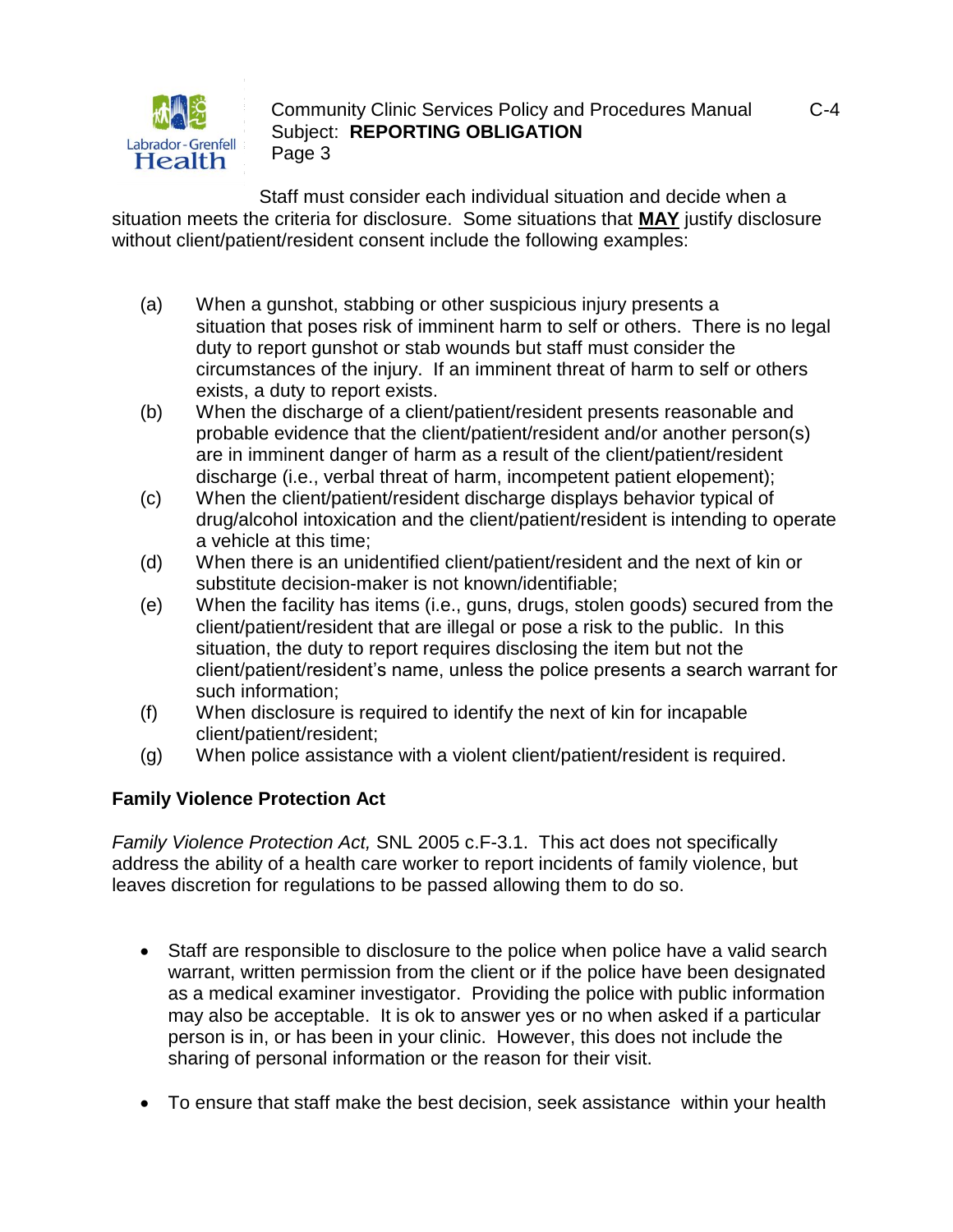

care team. Contact your immediate supervisor, L-G Health risk manager, and review relevant L-G H policies.

- Document all facts. Note your observations and interventions accurately, objectively, and comprehensively in the client's health record. Record information upon appropriate internal incident reporting forms.
- Both law enforcement officers and nurses need to maintain an open and cooperative relationship in protecting the public, however both must practice within professional obligations and legal limitations,.

# **Reference:**

Fatalities Investigations Act Child Youth and Family Services Act, SNL 1998 Neglected Adults Act, RSNL 1990 Canadian Nurses Association Code of Ethics 2002 Charter of Rights and Freedom Family Violence Protection Act, SNL 2005 ARNNL Panel Teleconference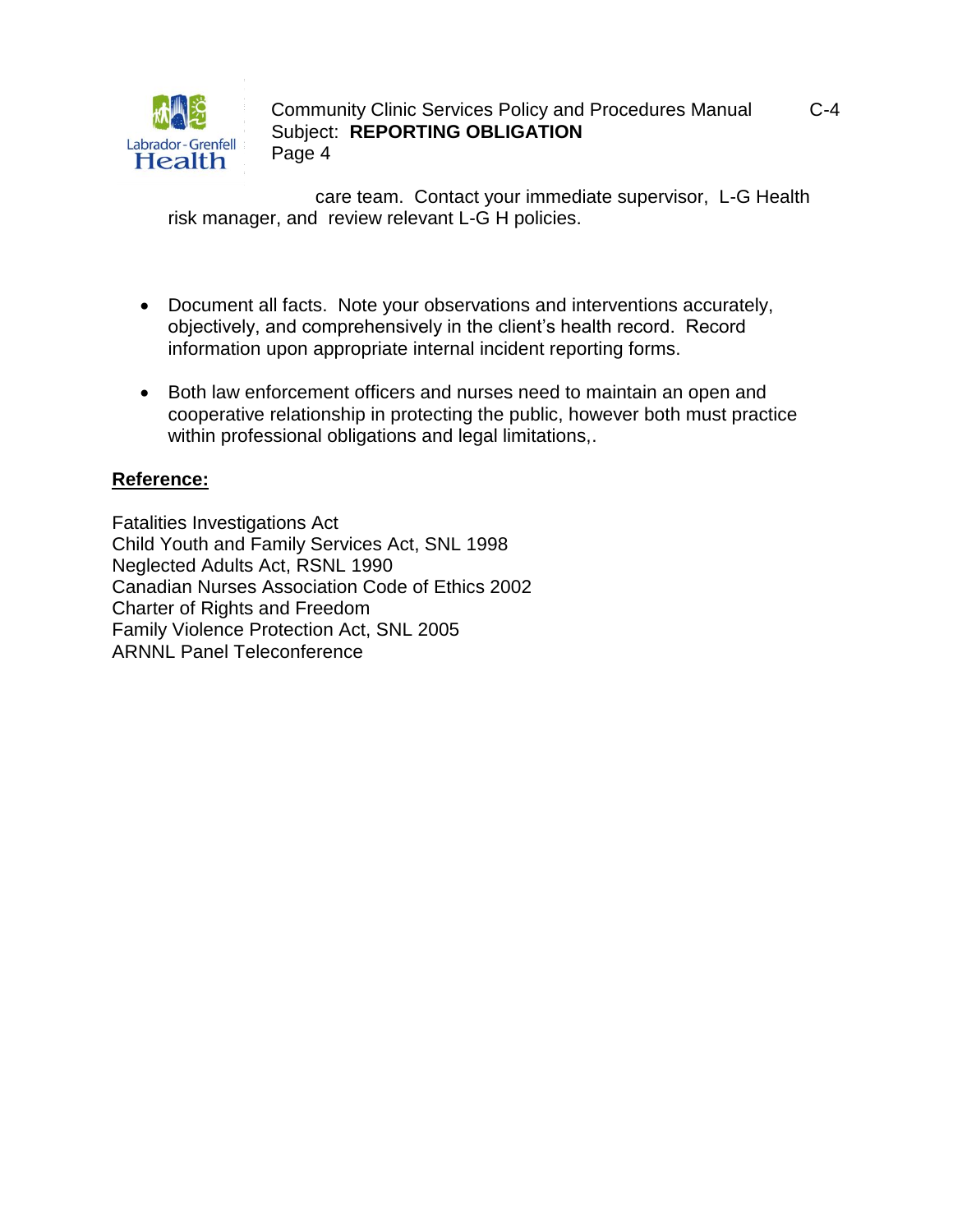



# *MEMORANDUM*

To: ALL STAFF

From: Barbara Molgaard Blake, VP of People and Information

Date: March 4, 2015

Re: Gunshot and Stab Wounds Reporting Act and Regulations now in force.

Please be advised that the *Gunshot and Stab Wounds Reporting Act and Regulations* came into force in Newfoundland and Labrador on **March 1, 2015**. The purpose of this legislation is to assist in the timely reporting of gunshot and stab wounds to the police.

This Act and Regulations will require Labrador-Grenfell Health to **verbally** report the following information to police:

- a) the injured person's name, if known;
- b) the fact that the injured person is being treated or has been treated for a gunshot or stab wound;
- c) the name and location of the health care facility where the treatment occurs).

Notification to police is required as soon as it is reasonably practicable, but should not interfere with any clinical assessment, treatment and care of the client or otherwise interrupt the regular activities of the Health Authority. In all cases, the report to police must be made no later than 24 hours after treatment is offered.